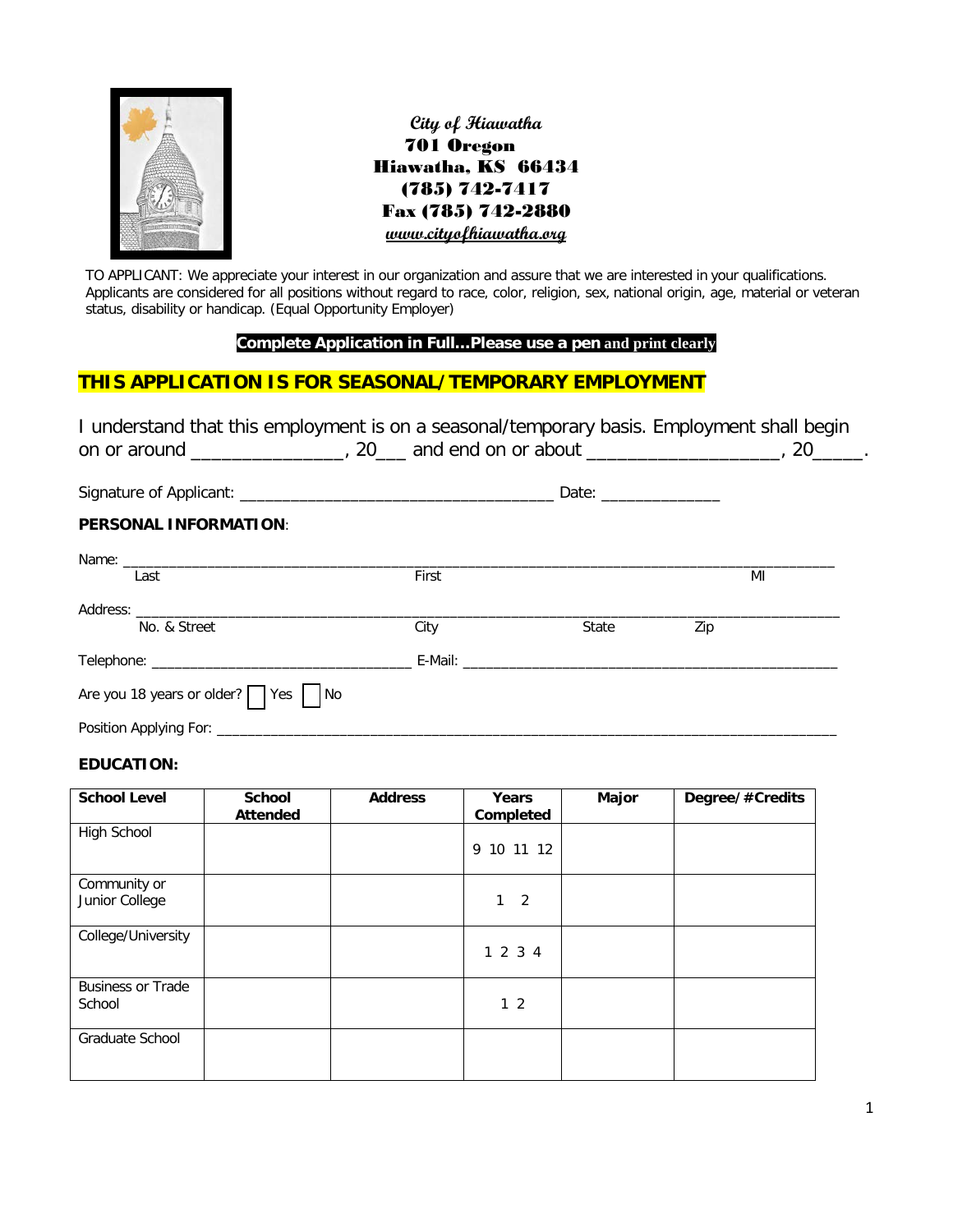If you did not complete high school, do you have a GED? \_\_\_\_\_\_\_\_\_\_\_\_\_\_\_\_\_\_\_\_\_\_\_\_\_\_\_\_\_\_\_\_\_\_\_\_\_\_\_\_\_\_\_\_\_\_\_\_\_\_\_\_\_

## **U.S. MILITARY SERVICE:**

If you have served in the U.S. Military, please provide the following information:

| <b>EMPLOYMENT RECORD:</b> Complete your employment record for at least the past 10 years. Please explain any gaps<br>between jobs on the last page in "comments". Begin with most recent employment: |                                                                                                                                                                                                               |  |  |  |
|------------------------------------------------------------------------------------------------------------------------------------------------------------------------------------------------------|---------------------------------------------------------------------------------------------------------------------------------------------------------------------------------------------------------------|--|--|--|
|                                                                                                                                                                                                      |                                                                                                                                                                                                               |  |  |  |
|                                                                                                                                                                                                      |                                                                                                                                                                                                               |  |  |  |
|                                                                                                                                                                                                      | May we contact your present employer for reference?   Yes   No Supervisor: _______________________________                                                                                                    |  |  |  |
|                                                                                                                                                                                                      |                                                                                                                                                                                                               |  |  |  |
|                                                                                                                                                                                                      |                                                                                                                                                                                                               |  |  |  |
|                                                                                                                                                                                                      |                                                                                                                                                                                                               |  |  |  |
|                                                                                                                                                                                                      |                                                                                                                                                                                                               |  |  |  |
|                                                                                                                                                                                                      |                                                                                                                                                                                                               |  |  |  |
|                                                                                                                                                                                                      |                                                                                                                                                                                                               |  |  |  |
|                                                                                                                                                                                                      |                                                                                                                                                                                                               |  |  |  |
|                                                                                                                                                                                                      |                                                                                                                                                                                                               |  |  |  |
|                                                                                                                                                                                                      |                                                                                                                                                                                                               |  |  |  |
|                                                                                                                                                                                                      |                                                                                                                                                                                                               |  |  |  |
|                                                                                                                                                                                                      |                                                                                                                                                                                                               |  |  |  |
|                                                                                                                                                                                                      |                                                                                                                                                                                                               |  |  |  |
|                                                                                                                                                                                                      |                                                                                                                                                                                                               |  |  |  |
| SKILL INVENTORY: Check those skills which you have acquired:                                                                                                                                         |                                                                                                                                                                                                               |  |  |  |
| <b>CLERICAL:</b>                                                                                                                                                                                     | Typewriter ___ wpm<br>Record Keeping<br>Cashiering<br>General Accounting<br>Key Punch<br>Payroll<br>Filing<br>Purchasing<br>Credits & Collection<br>Telephone<br>Calculator/Adding Machine<br>Utility Billing |  |  |  |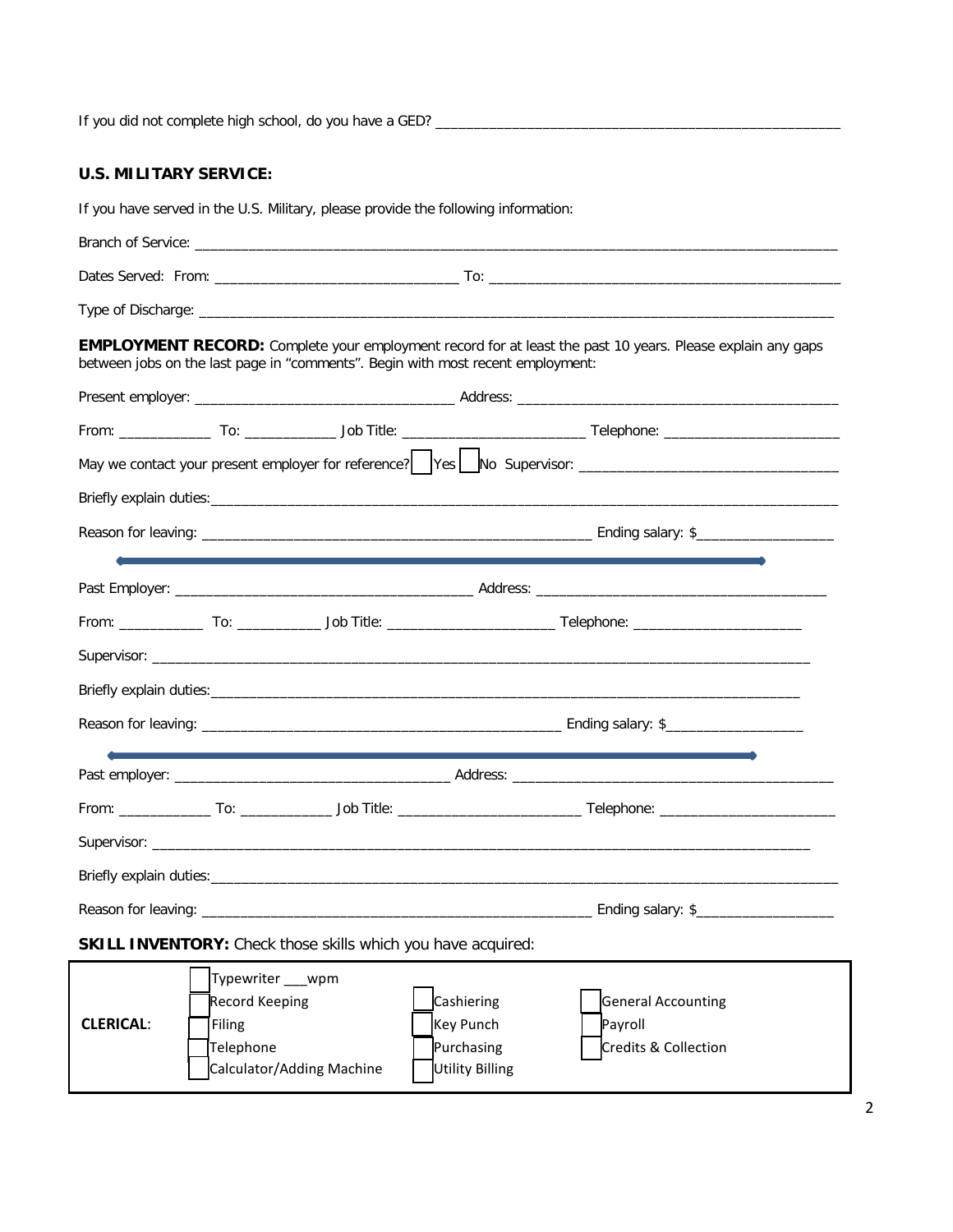| <b>TECHNICAL:</b>   | Computer Programming<br>Illustrating<br>E.M.T.                                                                 | Drafting<br><b>Electrical Repair</b><br>Construction Inspection<br>Surveying<br>Water/Wastewater Cert. Level<br>Photography                                                                                                           |
|---------------------|----------------------------------------------------------------------------------------------------------------|---------------------------------------------------------------------------------------------------------------------------------------------------------------------------------------------------------------------------------------|
| <b>MAINTENANCE:</b> | <b>Construction</b><br><b>IFarm Tractor</b><br>General Labor<br><b>Boom Truck</b><br>Concrete Work<br>Plumbing | Truck Driver – to 1 $\frac{1}{2}$ ton<br><b>ITruck Driver – over 1 ½ ton</b><br><b>Bull Dozer</b><br>Grader Operations<br><b>Chain Saw</b><br>Trencher<br><b>Asphalt Work</b><br><b>Vehicle Mechanic</b><br>Landscaping<br>Hand Tools |

List any other skills you have including professional or technical licenses: \_\_\_\_\_\_\_\_\_\_\_\_\_\_\_\_\_\_\_\_\_\_\_\_\_\_\_\_\_\_\_\_\_

#### **REFERENCES:**

| (No Relatives)                                              | (No Relatives)                                         |
|-------------------------------------------------------------|--------------------------------------------------------|
|                                                             |                                                        |
|                                                             |                                                        |
|                                                             |                                                        |
|                                                             | DAYTIME PHONE <b>EXAMPLE AND A SET AND A SET AND A</b> |
| RELATIONSHIP <b>EXAMPLE AND RELATIONS</b><br>(No Relatives) | (No Relatives)                                         |

\_\_\_\_\_\_\_\_\_\_\_\_\_\_\_\_\_\_\_\_\_\_\_\_\_\_\_\_\_\_\_\_\_\_\_\_\_\_\_\_\_\_\_\_\_\_\_\_\_\_\_\_\_\_\_\_\_\_\_\_\_\_\_\_\_\_\_\_\_\_\_\_\_\_\_\_\_\_\_\_\_\_\_\_\_\_\_\_\_\_\_\_\_\_\_\_\_\_\_\_\_\_\_\_\_\_\_

**All offers of employment will be conditional** and subject to the passing of a pre-employment physical, drug scree and applicant driving record must be acceptable by the city's insurance carrier.

In consideration of my employment, I agree to conform to company's rules and regulations, and I agree that my employment and compensation can be terminated, with or without notice, at any time, at either my or the cities option. I also understand and agree that the terms and conditions of my employment may be changed, with or without cause and with or without notice, at any time by the city.

I hereby certify that the information given in this application is true and correct. I understand that the City may research all statements made on this application and make reference checks. If research shows that false information was willfully given by me, it shall be considered sufficient cause for rejection or dismissal.

| Signature: | ______ |  |
|------------|--------|--|
|            |        |  |

Signature: \_\_\_\_\_\_\_\_\_\_\_\_\_\_\_\_\_\_\_\_\_\_\_\_\_\_\_\_\_\_\_\_\_\_\_\_\_\_\_\_\_\_\_\_\_\_\_\_\_\_ Date: \_\_\_\_\_\_\_\_\_\_\_\_\_\_\_\_\_\_\_\_\_\_\_\_